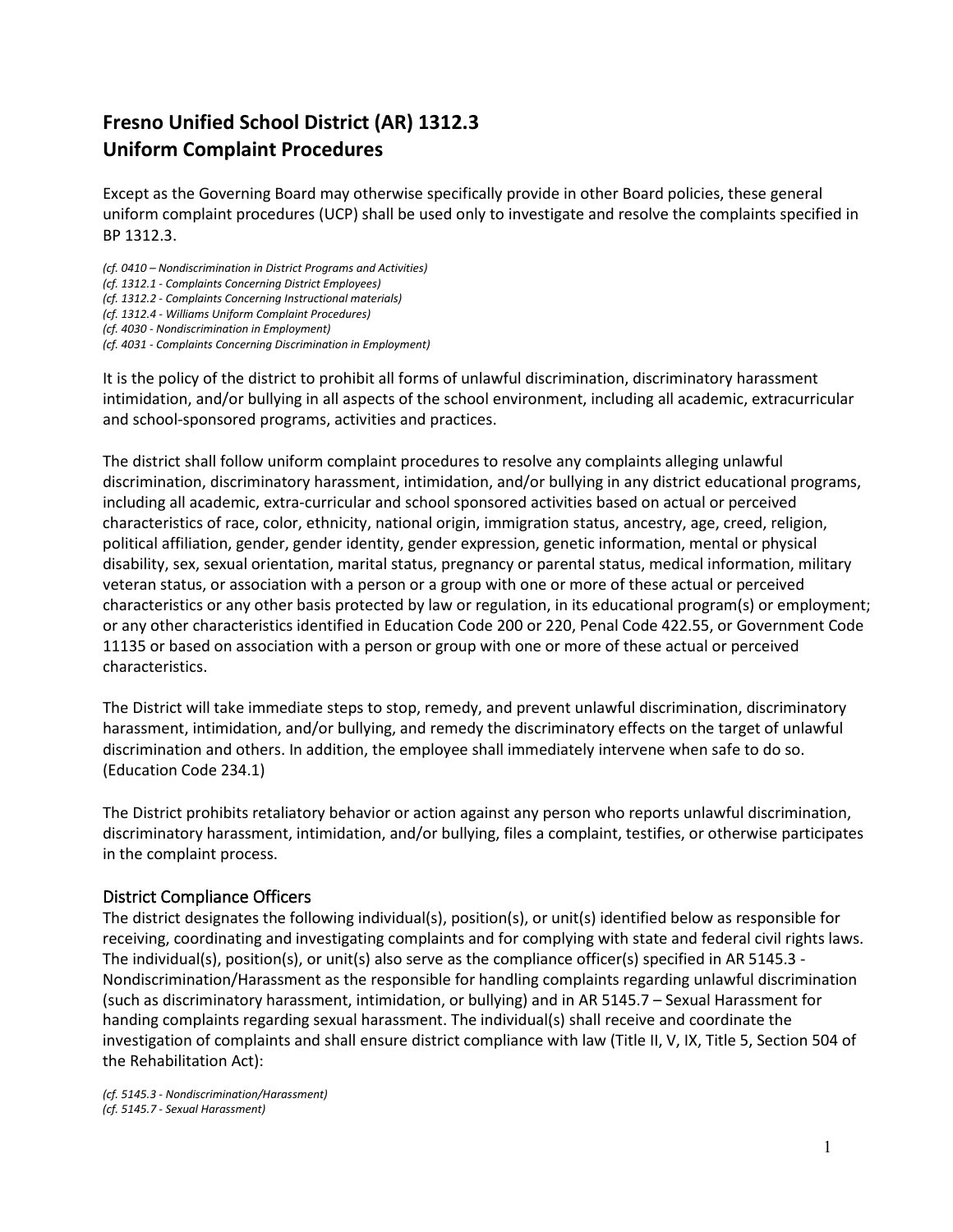| Executive Director/Equity Compliance Officer                                                                                                                                                                               | Instructional Superintendent                                                                                                                             |
|----------------------------------------------------------------------------------------------------------------------------------------------------------------------------------------------------------------------------|----------------------------------------------------------------------------------------------------------------------------------------------------------|
| Constituents Services Office                                                                                                                                                                                               | Special Education Office                                                                                                                                 |
| <b>Fresno Unified School District</b>                                                                                                                                                                                      | <b>Fresno Unified School District</b>                                                                                                                    |
| 2309 Tulare Street, Fresno, CA 93721                                                                                                                                                                                       | 1301 M Street, Fresno, CA 93721                                                                                                                          |
| (559) 457-3736                                                                                                                                                                                                             | (559) 457-3220                                                                                                                                           |
| Constituent.Services@fresnounified.org                                                                                                                                                                                     | Spedleadership@fresnounified.org                                                                                                                         |
| Chief of Human Resources<br>Title IX Officer/AgeDA (Discrimination Act)<br>Human Resources<br><b>Fresno Unified School District</b><br>2309 Tulare Street, Fresno, CA 93721<br>(559) 457-3730<br>titleix@fresnounified.org | District 504 Coordinator<br><b>Fresno Unified School District</b><br>Address: 1301 M Street, Fresno, CA 93721<br>(559) 457-3308<br>504@fresnounified.org |

The compliance officer(s) who receives a complaint may assign another compliance officer to investigate and resolve the complaint. The compliance officer shall promptly notify the complainant and respondent, if applicable, if another compliance officer is assigned to the complaint.

In no instance shall a compliance officer be assigned to a complaint in which the compliance officer has a bias or conflict of interest that would prohibit the fair investigation or resolution of the complaint. Any complaint against a compliance officer or that raises a concern about the compliance officer's ability to investigate the complaint fairly and without bias shall be filed with the Superintendent or designee who shall determine how the complaint will be investigated.

The Superintendent or designee shall ensure that employees designated to investigate and resolve complaints receive training and are knowledgeable about the laws and programs for which they are responsible. Training provided to such employees shall include current state and federal laws and regulations governing the program, applicable processes for investigating and resolving complaints, including those alleging unlawful discrimination (such as discriminatory harassment, intimidation, or bullying), applicable standards for reaching decisions on complaints, and appropriate corrective measures. Assigned employees may have access to legal counsel as determined by the Superintendent or designee.

*(cf. 4331 - Staff Development) (cf. 9124 – Attorney)*

The compliance officer or, if necessary, any appropriate administrator shall determine whether interim measures are necessary during an investigation and while the result is pending. If interim measures are determined to be necessary, the compliance officer or the administrator shall consult with the Superintendent, the Superintendent's designee, or, if appropriate, the site principal to implement, one or more interim measures. The interim measures shall remain in place until the compliance officer determines that they are no longer necessary or until the district issues its final written decision, whichever occurs first.

#### Notifications

The district's UCP policy and administrative regulation shall be posted in all district schools and offices, including staff lounges and student government meeting rooms. (Education Code 234.1)

The Superintendent or designee shall annually provide written notification of the district's uniform complaint procedures (UCP) including information regarding unlawful student fees, local control and accountability plan (LCAP) requirements, and requirements related to the educational rights of foster youth, homeless students, and former juvenile court school students to students, employees, parents/guardians, the district advisory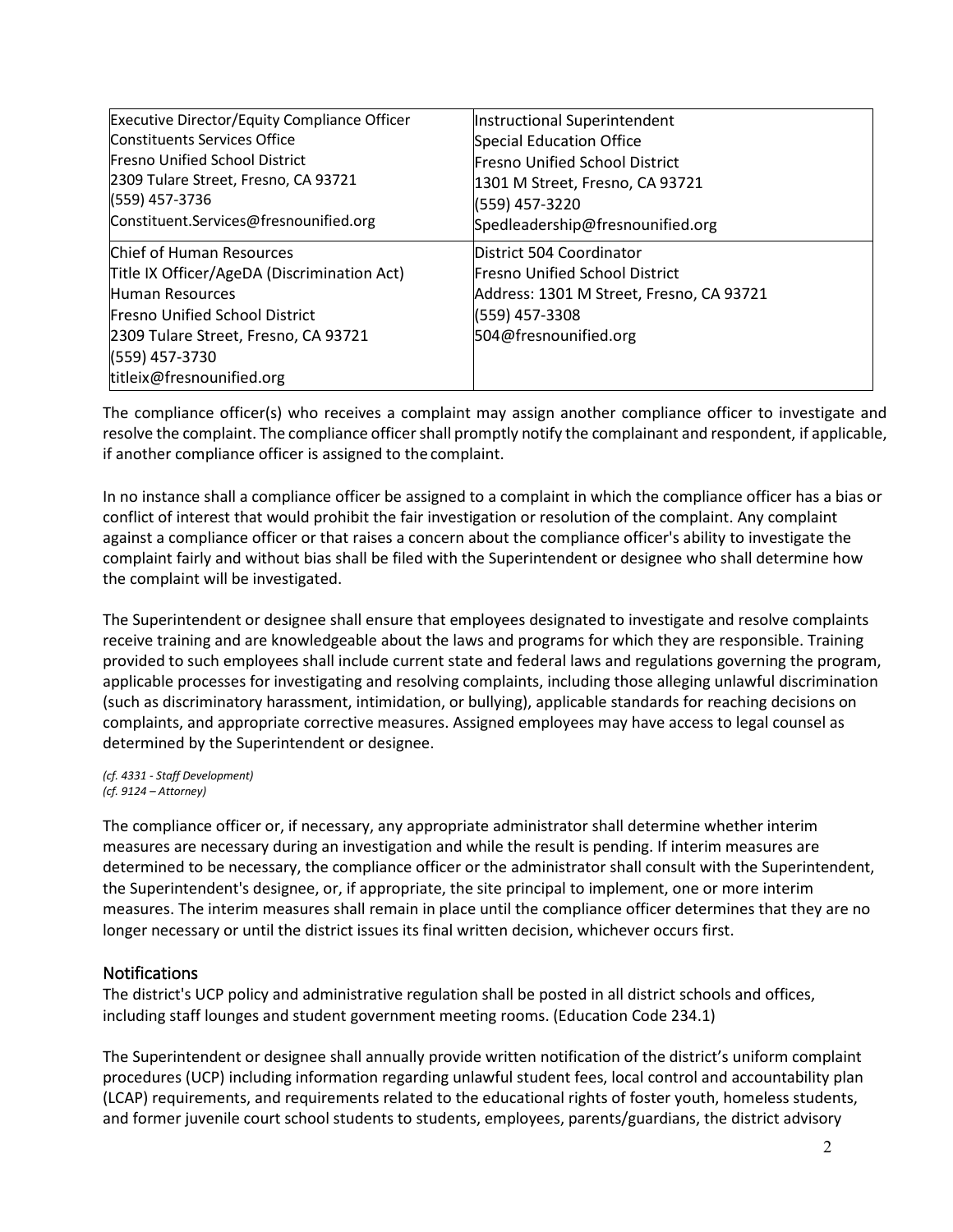committees, school advisory committees, appropriate private school officials or representatives, and other interested parties. (Education Code 262.3, 48853, 48853.5, 49013; 49069.5, 51225.1, 51225.2, 5 CCR 4622)

*(cf. 0420 – School Plans/Site Councils) (cf. 0460 - Local Control and Accountability Plan) (cf. 1220 – Citizen Advisory Committees) (cf. 3260 – Fees and Charges) (cf. 4112.9/4212.9/4312.9 – Employee Notifications) (cf. 5145.6 – Parental Notifications) (cf. 6173 - Education for Homeless Children) (cf. 6173.1 - Education for Foster Youth) (cf. 6173.3 - Education for Juvenile Court School Students)*

The annual notification, complete contact information of the compliance officer(s), and information related to Title IX as required pursuant to Education Code 221.61 shall be posted on the district web site and may be provided through district-supported social media, if available.

*(cf. 1113 - District and School Web Sites) (cf. 1114 - District-Sponsored Social Media)*

The Superintendent or designee shall ensure that all students and parents/guardians, including students and parents/guardians with limited English proficiency, have access to the relevant information provided in the district's policy, regulation, forms, and notices concerning the UCP.

If 15 percent or more of students enrolled in a particular district school speak a single primary language other than English, the district's policy, regulation, forms, and notices concerning the UCP shall be translated into that language, in accordance with Education Code 234.1 and 48985. In all other instances, the district shall ensure meaningful access to all relevant UCP information for parents/guardians with limited English proficiency.

The notice shall include:

1. The title of the position(s) responsible for processing complaints, the identity of the person(s) currently occupying that position if known, and a statement that such persons will be knowledgeable about the laws and programs that they are assigned to investigate

2. Advise the complainant of any civil remedies, including, but not limited to, injunctions, restraining orders, or other remedies or orders that may be available to them under state or federal laws prohibiting discrimination, discriminatory harassment, intimidation, and/or bullying laws, if applicable

3. Advise the complainant of the appeal process including, if applicable, the complainant's right to take a complaint directly to the California Department of Education (CDE) or to pursue remedies before civil courts or other public agencies, such as the U.S. Department of Education's Office for Civil Rights (OCR) in cases involving unlawful discrimination (such as discriminatory harassment, intimidation, or bullying).

- 4. Include statements that:
- a. The district has the primary responsibility to ensure compliance with applicable state and federal laws and regulations including those related to prohibition of unlawful discrimination, harassment, intimidation, or bullyingagainstanyprotectedgroup,andalistofall programs and activities that are subject to UCP as identified in the section "Complaints Subject to UCP" in the accompanying Board policy.
- b. A UCP complaint, except a compliance alleging unlawful discrimination, (such as discriminatory harassment, intimidation, or bullying), must be filed no later than one year from the date the alleged violation occurred. The complaints will be investigated in accordance with the district's UCP and a written decision will be sent to the complainant within 60 calendar days from the date of receipt of the complaint unless the complainant agrees in writing to an extension of thetimeline.
- c. A complaint alleging retaliation or unlawful discrimination, (such as discriminatory harassment,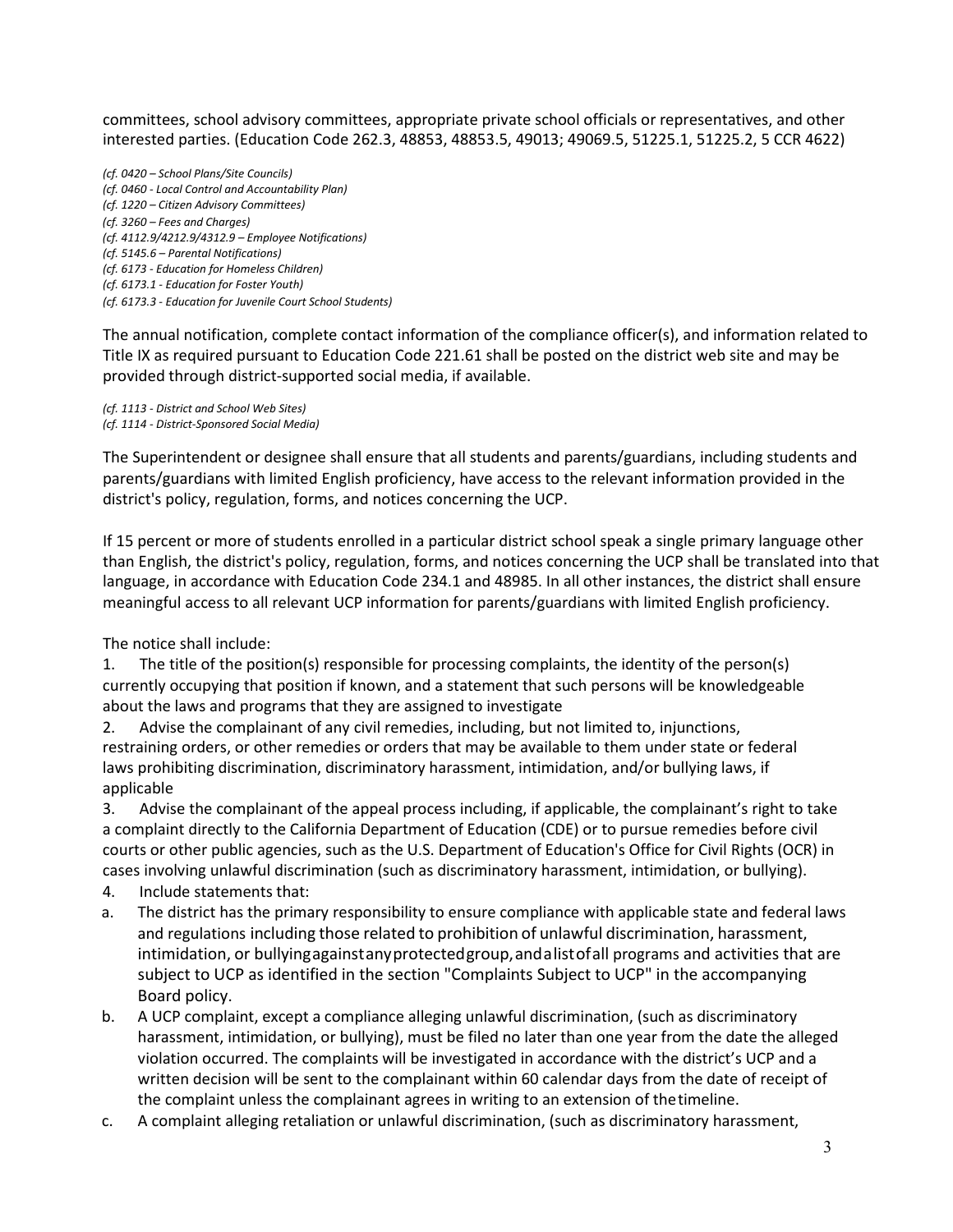intimidation, or bullying) must be filed not later than six months from the date it occurred, or six months from the date the complainant first obtained knowledge of the facts of the alleged discrimination, discriminatory harassment, intimidation or bullying. The time for filing may be extended for up to 90 days by the Superintendent or designee for good cause upon written request by the complainant setting forth the reasons for the extension.

- d. All complaints shall be filed in writing and signed by the complainant. If a complainant is unable to put their complaint in writing, for example, due to conditions such as a disability or illiteracy, district staff shall assist them in the filing of the complaint. (5 CCR 4600)
- e. If a complaint is not filed in writing but the district receives notice of any allegation that is subject to the UCP, the district shall take affirmative steps to investigate and address the allegations, in a manner appropriate to the particular circumstances. If the allegation involves retaliation or unlawful discrimination (such as discriminatory harassment, intimidation, or bullying) and the investigation confirms that discrimination has occurred, the district will take immediate steps to prevent discrimination and correct its discriminatory effects on the complainant, and on others, if appropriate.
- f. A student enrolled in a public school shall not be required to pay a fee for their participation in an educational activity that constitutes an integral fundamental part of the district's educational program, including curricular and extracurricular activities.
- g. The Board is required to adopt and annually update the LCAP in a manner that includes meaningful engagement of parents/guardians, students, and other stakeholders inthe development and/or review of the LCAP. A complaint regarding student fees or the LCAP may be filed anonymouslyif the complainant provides evidence or information leading to evidence to support the complaint.
- h. A foster youth shall receive information about educational rights related to their educational placement, enrollment in and checkout from school, as well as the responsibilities of the district liaison for foster youth to ensure and facilitate these requirements and to assist the student in ensuring proper transfer of their credits, records, and grades when they transfer betweenschools or between the district and another district.
- i. The district will post a standardized notice of the educational and graduation requirements of foster youth, homeless students, children of military families, and former juvenile court school students now enrolled in the district, as specified in Education Code 48645.7, 48853, 48853.5, 49069.5, 51225.1, and 51225.2, and the complaint process
- j. A foster youth or homeless student, or former juvenile court school student who transfers into a district high school or between district high schools shall be notified of the district's responsibility to:
	- i. Accept any coursework or part of the coursework that the student has satisfactorily completed in another public school, juvenile court school, or a nonpublic, nonsectarian school or agency, and to issue full or partial credit for the coursework completed
	- ii. Not require the student to retake any course or a portion of a course which they have satisfactorily completed in another public school, juvenile court school, or a nonpublic, nonsectarian school or agency
	- iii. If the student has completed their second year of high school before the transfer, provide the student information about district-adopted coursework and Board-imposed graduation requirements from which they may be exempted pursuant to Education Code 51225.1
- k. For programs within the scope of the UCP as specified in the accompanying Board policy, the complainant has a right to appeal the district's investigation report to the California Department of Education (CDE) by filing a written appeal, including a copy of the original complaint and the district's decision, within 30 calendar days of receiving the district's decision. In any complaint alleging unlawful discrimination (such as discriminatory harassment, intimidation, or bullying), the respondent also shall have the right to file an appeal with the CDE in the same manner as the complainant, if they are dissatisfied with the district's decision.
- l. Copies of the district's uniform complaint procedures (UCP) are available free of charge.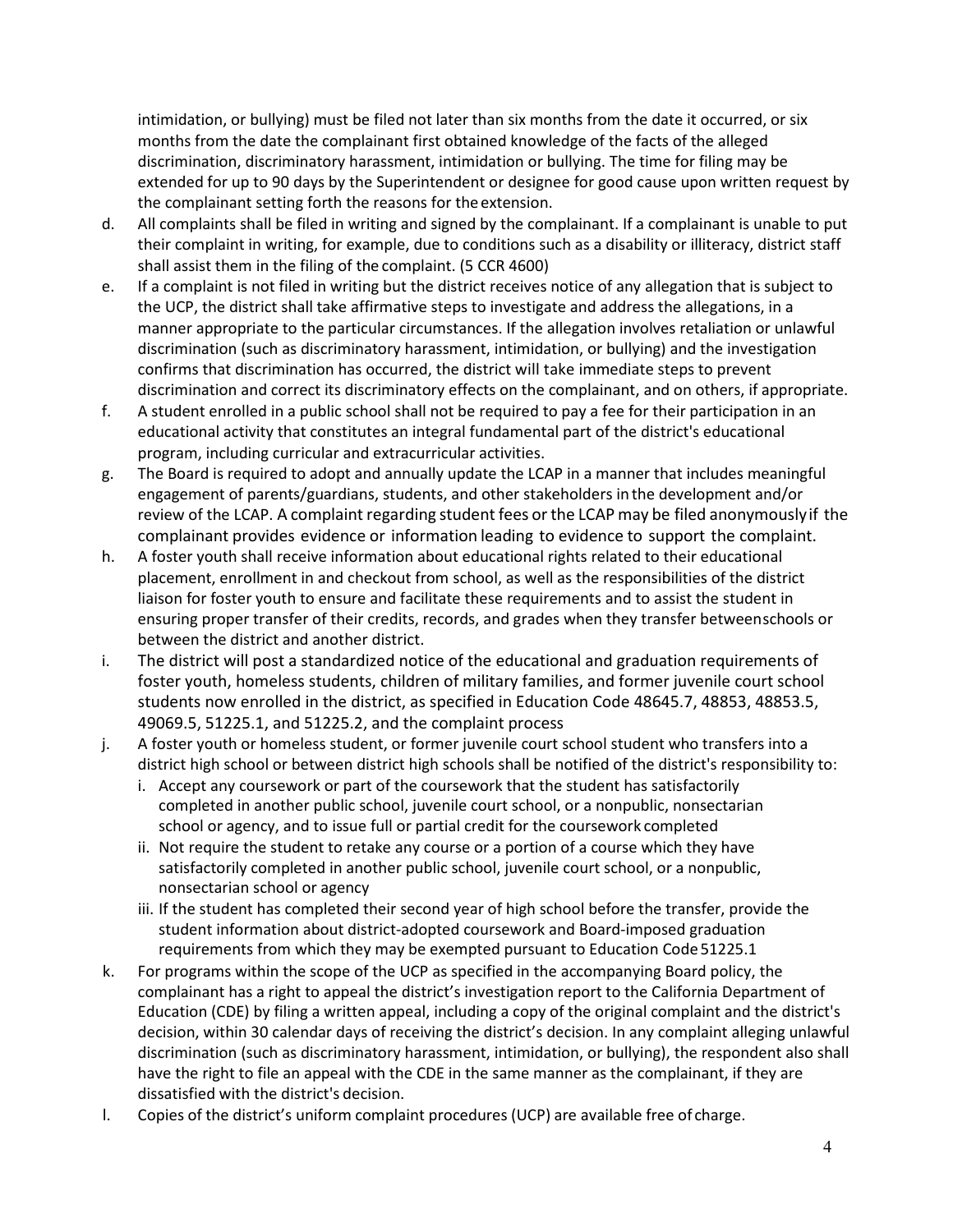# District Responsibilities

The complaint shall be presented to the compliance officer(s) who shall maintain a log of complaints received, providing each with a reference/code number and a date stamp. If a site administrator not designated as a compliance officer receives a complaint, the site administrator shall notify the compliance officer.

## Step 1: Filing of Complaints

Complaints shall also be filed in accordance with the following rules, as applicable:

1. A complaint alleging district violation of applicable state or federal law or regulations governing the programs specified in the accompanying Board policy; such as adult education programs, consolidated categorical aid programs, migrant education, career technical and technical education and training programs, child care and development programs, child nutrition programs, and special education programs, may be filed by any individual, public agency, or organization. (5 CCR 4600)

2. Any complaint alleging noncompliance with law regarding the prohibition against requiring students to pay student fees, deposits, and charges or any requirement related to the LCAP may be filed anonymously if the complaint provides evidence, or information leading to evidence, to support an allegation of noncompliance. A complaint about a violation of the prohibition against the charging of unlawful student fees may be filed with the principal of the school or with the Superintendent or designee.

(a) However, any such complaint shall be filed no later than one year from the date the alleged violation occurred.

(b) For complaints related to the LCAP, the date of the alleged violation is the date when the County Superintendent of Schools approves the LCAP that was adopted by the Governing Board. (Education Code 49013, 52075; 5 CCR 4630)

3. A complaint alleging unlawful discrimination (such as discriminatory harassment, intimidation, or bullying) may be filed only by a person who alleges having personally suffered unlawful discrimination, a person who believes that any specific class of individuals has been subjected to unlawful discrimination, or a duly authorized representative who alleges that an individual student has been subjected to discrimination, harassment, intimidation, or bullying.

4. The complaint alleging unlawful discrimination, harassment, intimidation, or bullying shall be initiated no later than six months from the date that the alleged unlawful discrimination occurred, or six months from the date that the complainant first obtained knowledge of the facts of the alleged unlawful discrimination. The time for filingmay be extended for up to 90 days by the Superintendent or designee for good cause upon written request by the complainant setting forth the reasons for the extension. (5 CCR 4630)

5. When a complaint alleging unlawful discrimination (such as discriminatory harassment, intimidation, or bullying) is filed anonymously, the compliance officer shall pursue an investigation or other response as appropriate, depending on the specificity and reliability of the information provided and the seriousness of the allegation.

6. When the complainant or alleged victim of unlawful discrimination (such as discriminatory harassment, intimidation, or bullying), when they are not the complainant, requests confidentiality, the compliance officer shall inform the complainant or victim that the request may limit the district's ability to investigate the conduct or take other necessary action. When honoring a request for confidentiality, the district shall nevertheless take all reasonable steps to investigate and resolve/respond to the complaint consistent with the request.

The district shall ensure that complaint procedures contain confidentiality safeguards for immigration status information. In addition, the district's complaint procedures will not use or collect confidential information or documents regarding citizenship or immigration status of pupils or their family members.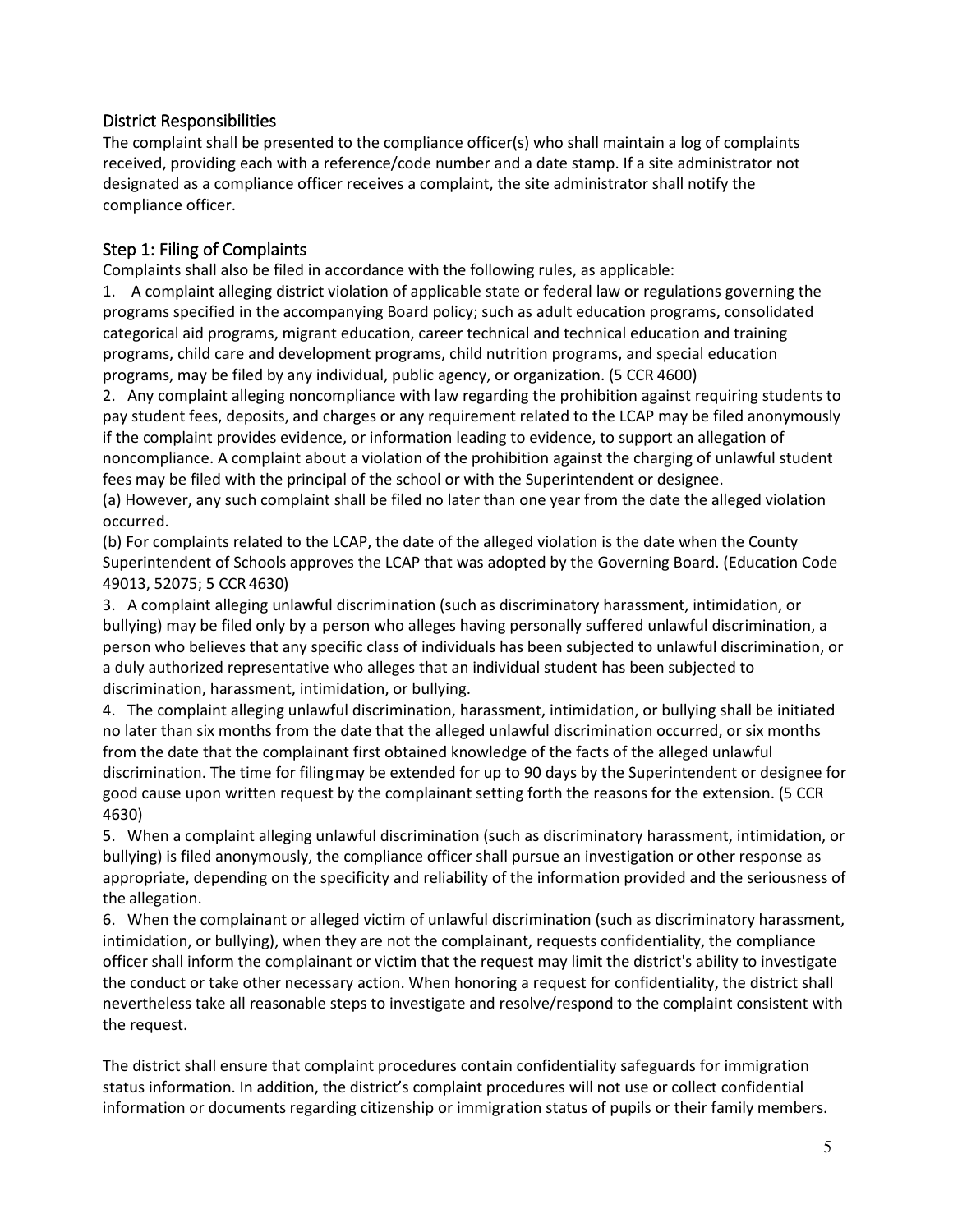#### Step 2: Mediation

Within three business days after the compliance officer receives the complaint, the compliance officer(s) may informally discuss with all parties the possibility of using mediation to resolve the complaint. Meditation shall be offered to resolve complaints that involve more than one student and no adult. However, mediation shall not be offered or used to resolve any complaint involving an allegation of sexual assault or where there is a reasonable risk that a party to the mediation would feel compelled to participate. If the parties agree to mediation, the compliance officer(s) shall make all arrangements for this process.

Before initiating the mediation of a complaint alleging retaliation, unlawful discrimination (such as discriminatory harassment, intimidation or bullying), the compliance officer(s) shall ensure that all parties agree to permit the mediator access to all relevant confidential information. The compliance officer(s) shall also notify all parties of the right to end the informal process at any time.

If the mediation process does not resolve the problem within the parameters of law, the compliance officer(s) shall proceed with their investigation of the complaint.

The use of mediation shall not extend the district's timelines for investigating and resolving the complaint unless the complainant agrees in writing to such an extension of time. If mediation is successful and the complaint is withdrawn, then the district shall take only the actions agreed to through the mediation. If mediation is unsuccessful, the district shall then continue with subsequent steps specified in this administrative regulation. (5 CCR 4631)

#### Step 3: Investigation of Complaint

Within 10 business days after the compliance officer receives the complaint, the compliance officer shall begin an investigation into the complaint.

Within 1 business day of initiating the investigation, the compliance officer(s) shall provide the complainant and/or their representative an opportunity to present the information contained in the complaint to the compliance officer(s) and shall notify the complainant and/or their representative of the opportunity to present the compliance officer(s) any evidence, or information leading to evidence, to support the allegations in the complaint. Such evidence or information may be presented at any time during the investigation.

In conducting the investigation, the compliance officer(s) shall collect all available documents and review all available records, notes, or statements related to the complaint, including any additional evidence or information received from the parties during the course of the investigation. They shall individually interview all available witnesses with information pertinent to the complaint and may visit any reasonably accessible location where the relevant actions are alleged to have taken place. At appropriate intervals, the compliance officer shall inform both parties of the status of the investigation.

To investigate a complaint alleging retaliation or unlawful discrimination (such as discriminatory harassment, intimidation, or bullying), the compliance officer shall interview the alleged victim(s), any alleged offender(s), and other relevant witnesses privately, separately, and in a confidential manner. As necessary, additional staff or legal counsel may conduct or support theinvestigation.

A complainant's refusal to provide the district's investigator with documents or other evidence related to the allegations in the complaint, failure or refusal to cooperate in the investigation or any other obstruction of the investigation may result in the dismissal of the complaint because of a lack of evidence to support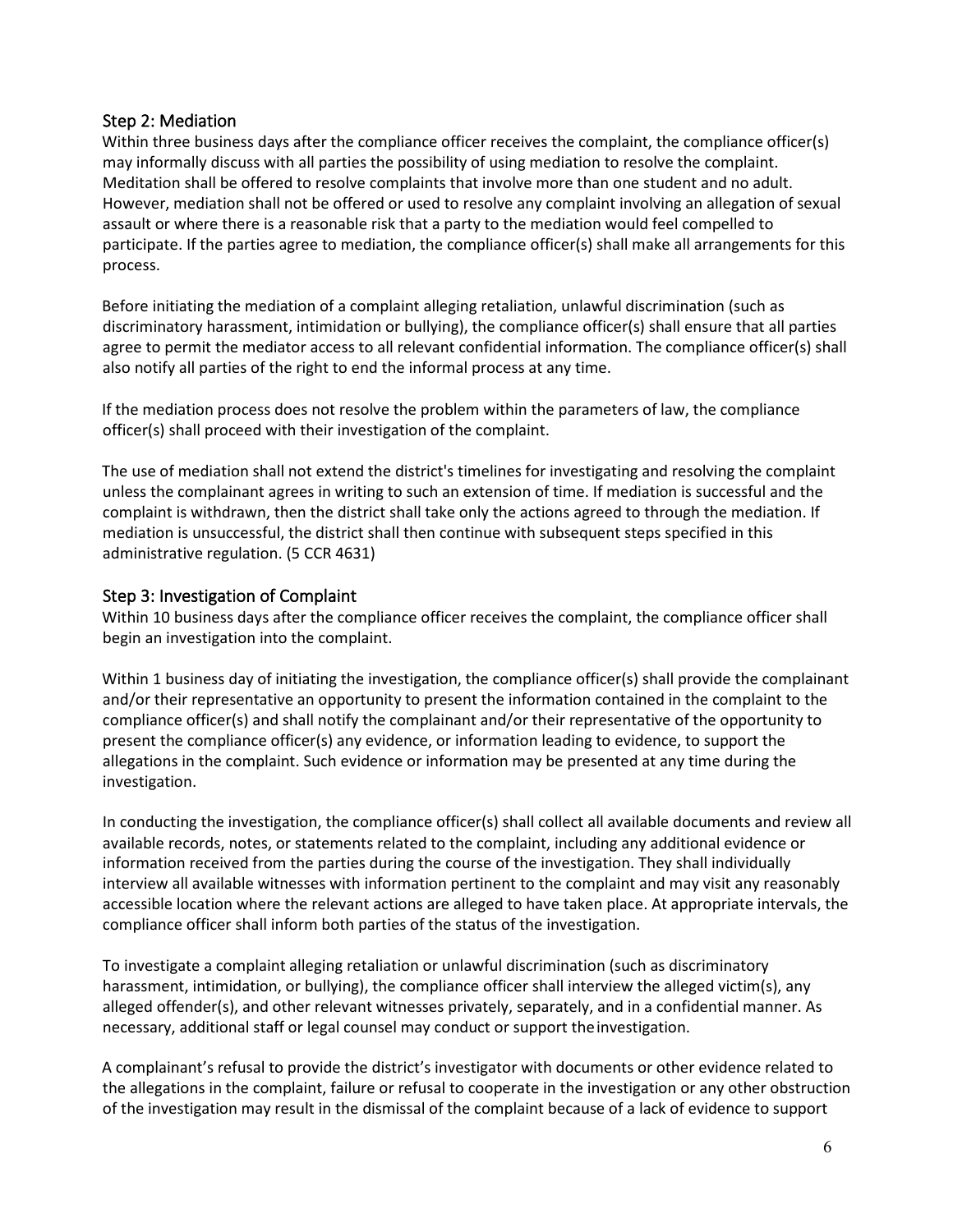the allegation. Similarly, a respondent's refusal to provide the district's investigator with access to records and/or information related to the allegations in the complaint, failure or refusal to cooperate in the investigation, or any other obstruction of the investigation may result in a finding, based on evidence collected, that a violation has occurred and in the imposition of a remedy in favor of the complainant. (5 CCR 4631)

In accordance with law, the district shall provide the investigator with access to records and/or other information related to the allegation in the complaint and shall not in any way obstruct the investigation. Failure or refusal of the district to cooperate in the investigation may result in a finding based on evidence collected that a violation has occurred and in the imposition of a remedy in favor of the complainant. (5CCR 4631)

The compliance officer shall apply a "preponderance of the evidence" standard in determining the veracity of the factual allegations in a complaint. This standard is met if the allegation is more likely to be true than not.

In case of investigations pertaining to any complaints regarding state preschool health and safety issue, the preschool program administrator or the designee of the Superintendent shall (1) make all reasonable efforts to investigate any problem within their authority. Investigations shall begin within 10 days of the receipt of the complaint and (2) remedy a valid complaint within a reasonable time period, but not to exceed 30 working days from the date the complaint was received and report to the complainant the resolution of the complaint within 45 working days of the initial filing. If the preschool program administrator makes this report, the administrator shall also report the same information in the same timeframe to the designee of the district superintendent.

#### Step 4: Timeline for Investigation Report

Unless extended by written agreement with the complainant, the compliance officer(s) shall prepare and send to the complainant a written report of the district's investigation and decision, as described in the section "Investigation Report" below, within 60 calendar days of the district's receipt of the complaint. Within 30 calendar days of receiving the complaint, the compliance officer shall prepare and send to the complainant a written report, as described in the section "Investigation Report" below. If the complainant is dissatisfied with the compliance officer's decision, the complainant may, within five business days, file the complaint in writing with the Board. (5 CCR 4631)

For any complaint alleging unlawful discrimination (such as discriminatory harassment, intimidation, or bullying), the respondent shall be informed of any extension of the timeline agreed to by the complainant, shall be sent the district's investigation report, and, in the same manner as the complainant, may file a complaint with the Board if dissatisfied with the decision.

#### Step 5: Investigation Report

The district's investigation report shall be in writing and sent to the complainant within 60 days from receipt of the complaint by the district, subject to any extension under subsection listed above. (5 CCR 4631) In consultation with district legal counsel, information about the relevant part of an investigation report may be communicated to a victim who is not the complainant and to other parties who may be involved in implementing the decision or are affected by the complaint, as long as the privacy of the parties is protected. In a complaint alleging unlawful discrimination (such as discriminatory harassment, intimidation, and bullying), notice of the district's investigation report to the alleged victim shall include information about any sanction to be imposed upon the respondent that relates directly to the alleged victim.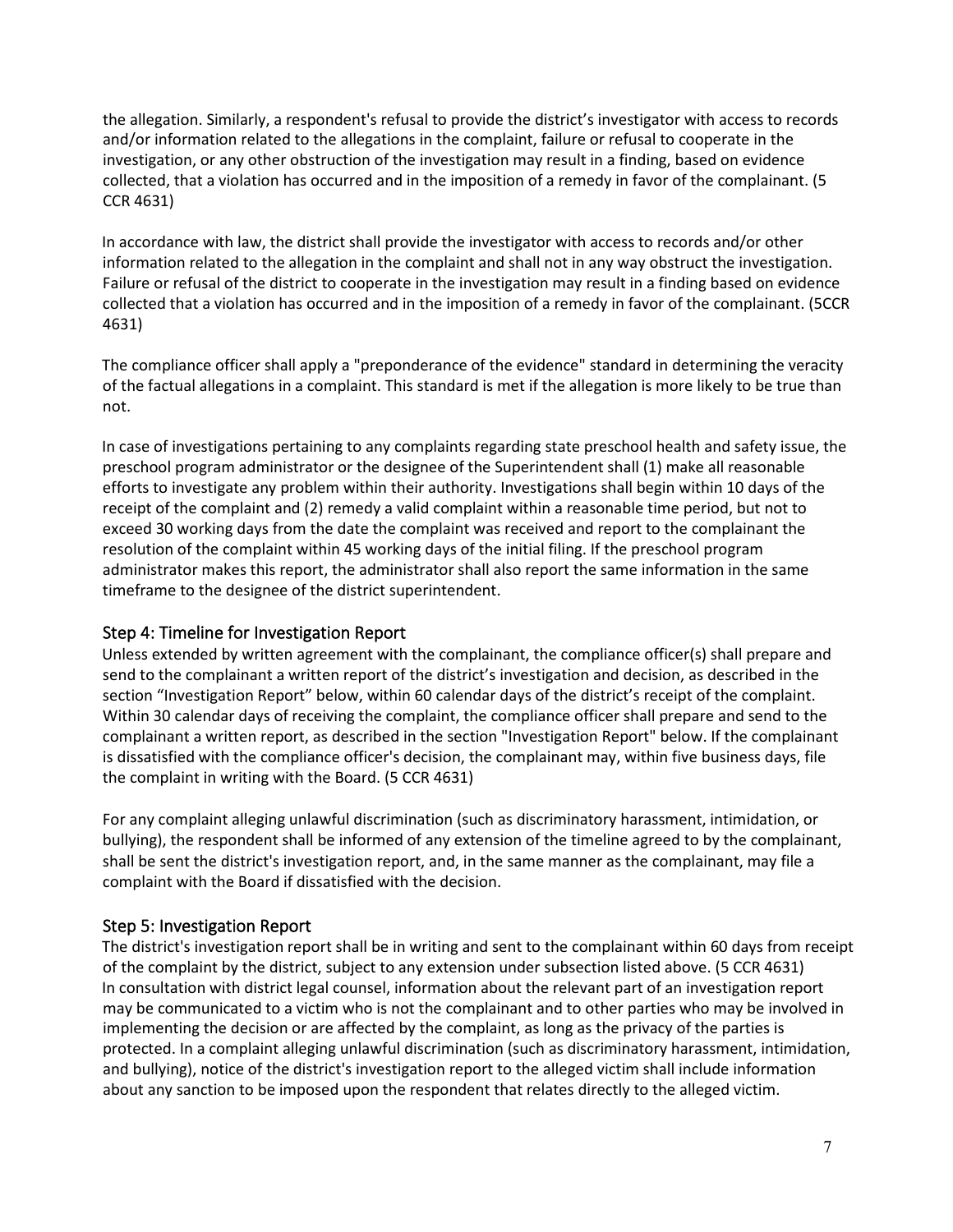If the complaint involves a limited-English-proficient (LEP) student or parent/guardian then the district's response, if requested by the complainant, and the investigation report shall be written in English and the primary language in which the complaint was filed.

For all complaints, the district's investigation report shall include (5 CCR 4631):

- 1. The findings of fact based on the on evidence gathered. In reaching a factual determination,the following factors may be taken into account:
	- a. Statements made by any witnesses
	- b. The relative credibility of the individuals involved
	- c. How the complaining individual reacted to the incident
	- d. Any documentary or other evidence relating to the allegedconduct
	- e. Past instances of similar conduct by any allegedoffenders
	- f. Past false allegations made by the complainant
- 2. The conclusion providing a clear determination for each allegation as to whether the district is in compliance with the relevant of law

For complaints of retaliation or unlawful discrimination (such as discriminatory harassment, intimidation, or bullying), the disposition of the complaint shall include a determination for each allegation as to whether retaliation or unlawful discrimination has occurred.

The determination of whether a hostile environment exists may involve consideration of the following:

- a. How the misconduct affected one or more students' education
- b. The type, frequency, and duration of the misconduct
- c. The relationship between the alleged victim(s) and offender(s)
- d. The number of persons engaged in the conduct and at whom the conduct was directed
- e. The size of the school, location of the incidents, and context in which they occurred
- f. Other incidents at the school involving different individuals

3. Corrective action(s), whenever the district finds merit in the complaint, including, when required by law, a remedy that comports with Education Code 49013 and 5 CCR 4600

For complaints of unlawful discrimination (such as discriminatory harassment, intimidation, or bullying), the decision may, as required by law, include:

- a. The corrective actions imposed on the respondent
- b. Individual remedies offered or provided to the complainant or another person who was the subject of the complaint, but this information should not be shared with therespondent.
- c. Systemic measures the school has taken to eliminate a hostile environment and prevent recurrence
- 4. Notice of the complainant's right to appeal the district's investigation report (decision) within 15 calendar days to the CDE, except when the district has used the UCP to address a complaint not specified in 5 CCR 4610 and
- 5. Procedures to be followed for initiating such an appeal to CDE

The investigation report may also include follow-up procedures to prevent recurrence or retaliation and for reporting any subsequent problems.

For complaints alleging unlawful discrimination based on state law (such as discriminatory harassment,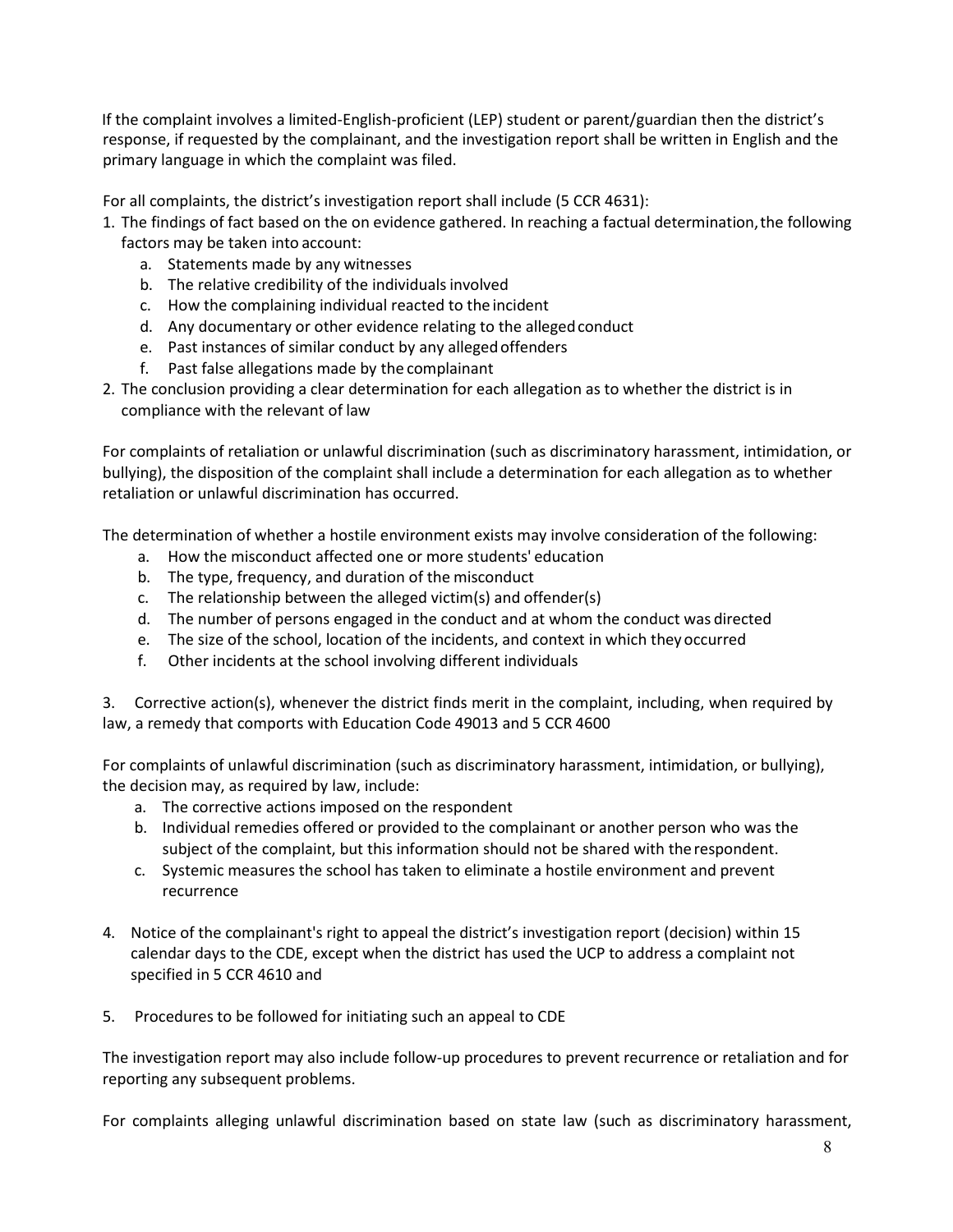intimidation, and bullying), the investigation report shall also include a notice to the complainant that:

- 1. The complainant may pursue available civil law remedies outside of the district's complaint procedures, including, but not limited to, injunctions, restraining orders or other remedies or orders, 60 calendar days after the filing of an appeal with the CDE. (Education Code262.3)
- 2. The 60 days moratorium does not apply to complaints seeking injunctive relief in state courts or to discrimination complaints based on federal law. (Education Code262.3)
- 3. Complaints alleging discrimination based on race, color, national origin, sex, gender, disability, or age may also be filed with the U.S. Department of Education, Office for Civil Rights a[t www.ed.gov/ocr w](http://www.ed.gov/ocr)ithin 180 days of the alleged discrimination.

# Corrective Actions

When a complaint is found to have merit, the compliance officer shall adopt any appropriate corrective action permitted by law. Appropriate corrective actions that focus on the larger school or district environment may include, but are not limited to, actions to reinforce district policies, training for faculty, staff, and students, updates to school policies, or school climate surveys.

For complaints involving retaliation, unlawful discrimination (such as discriminatory harassment intimidation, or bullying), appropriate remedies that may be offered to the victim but not communicated to the respondent may include, but are not limited to, the following:

- 1. Counseling
- 2. Academic support
- 3. Health services
- 4. Assignment of an escort to allow the victim to move safely aboutcampus
- 5. Information regarding available resources and how to report similar incidents orretaliation
- 6. Separation of the victim from any other individuals involved, provided the separation does not penalize the victim
- 7. Restorative justice
- 8. Follow-up inquiries to ensure that the conduct has stopped and there has been noretaliation
- 9. Determination of whether any past actions of the victim that resulted in discipline were relatedto the treatment the victim received and described in the complaint

For complaints involving retaliation, unlawful discrimination (such as discriminatory harassment intimidation, or bullying), appropriate corrective actions that focus on a student offender may include, but are not limited to, the following:

- 1. Transfer from a class or school as permitted by law
- 2. Parent/guardian conference
- 3. Education regarding the impact of the conduct onothers
- 4. Positive behavior support
- 5. Referral to a student success team
- 6. Denial of participation in extracurricular or co-curricular activities or other privileges as permitted by law
- 7. Disciplinary action, such as suspension or expulsion, as permitted by law

When an employee is found to have committed retaliation or unlawful discrimination (such as discriminatory harassment, intimidation, or bullying), the district shall take appropriate disciplinary action, up to and including dismissal, in accordance with applicable law and collective bargaining agreement.

The district may also consider training and other interventions for the larger school community to ensure that students, staff, and parents/guardians understand the types of behavior that constitute unlawful discrimination (such as discriminatory harassment, intimidation, or bullying), that the district does not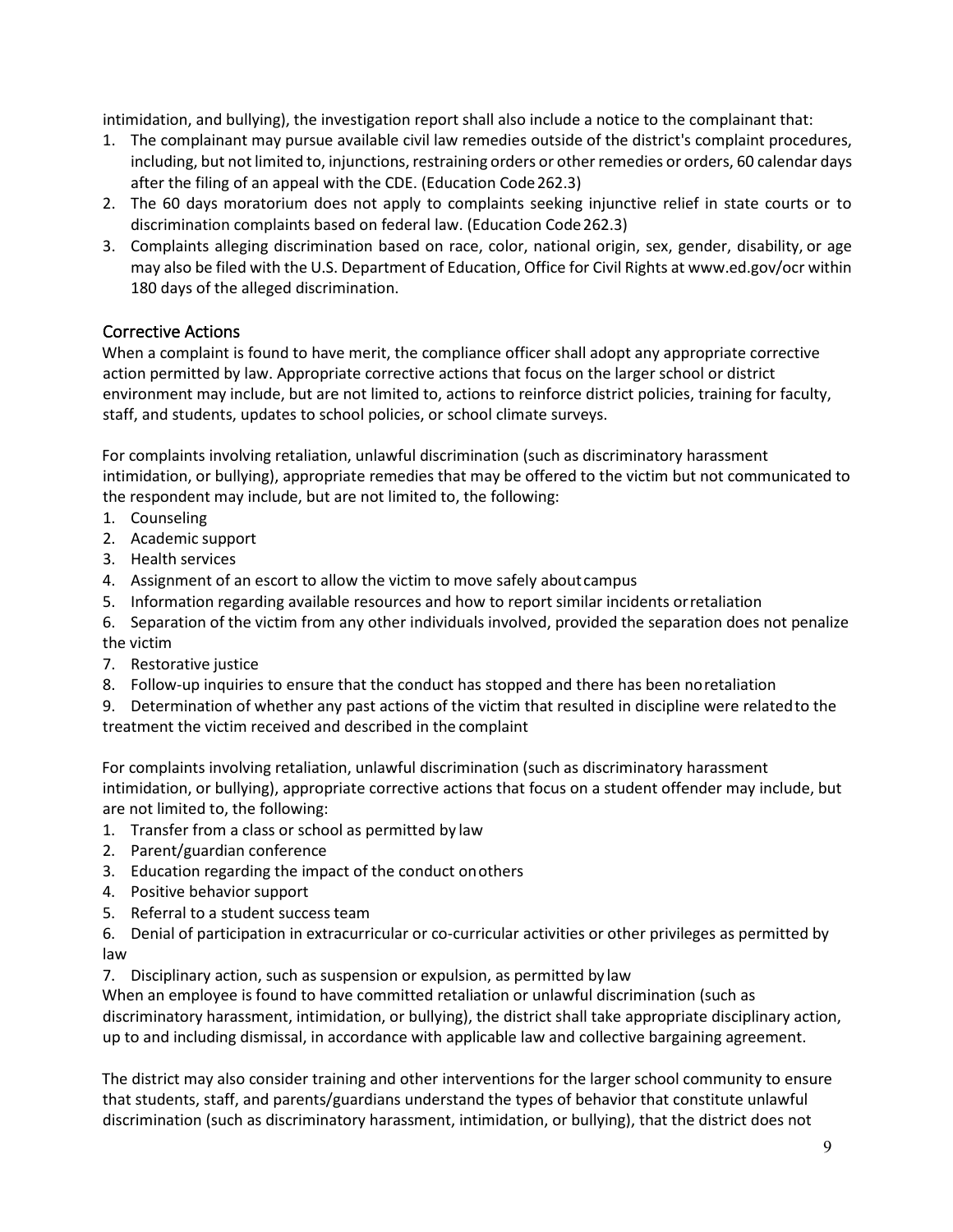tolerate it, and how to report and respond to it.

When a complaint is found to have merit, an appropriate remedy shall be provided to the complainant or other affected person.

If a complaint alleging noncompliance with the laws regarding reasonable accommodations to a lactating pupil, course periods without educational content (grades 9-12), and education of pupils in foster care, pupils who are homeless, former juvenile court pupils now enrolled in a school district, and pupils in military families is found to have merit, the district shall provide a remedy to the affected pupil subject to procedures established by regulation of the State Board of Education. (Education Code 222, 48853.7, 49013, 51223, 51228, and 52075)

For complaints alleging noncompliance with the laws regarding student fees, deposits, and other charges, physical education instructional minutes, courses without educational content, or any requirement related to the LCAP is found to have merit, the district shall provide a remedy to all affected students and parents/guardians subject to procedures established by regulation of the State Board of Education. (Education Code 49013, 51222, 51223, 51228.3, 52075)

For complaints alleging noncompliance with the law regarding student fees, the district shall attempt in good faith, by engaging in reasonable efforts, to identify and fully reimburse all affected students and parents/guardians, who paid the unlawful student fees, within one year prior to the filing of the complaint. (Education Code 49013; 5 CCR 4600)

## Appeals to the California Department of Education

Any complainant who is dissatisfied with the district's investigation report on a complaint regarding any specified 9 federal or state educational program subject to UCP may file an appeal in writing with the CDE within 30 calendar days of receiving the district's investigation report. (5CCR 4632)

The appeal shall be sent to CDE with a copy of the original locally filed complaint and a copy of the district's investigation report for that complaint. The complainant shall specify and explain the basis for the appeal, including at least one of the following: (5 CCR 4632)

1. The district failed to follow its complaint procedures.

2. Relative to the allegations of the complaint, the district's investigation report lacks material findings of fact necessary to reach a conclusion of law.

3. The material findings of fact in the district's investigation report are not supported by substantial evidence.

4. The legal conclusion in the district's investigation report is inconsistent with the law.

5. In a case in which the district found noncompliance, the corrective actions fail to provide a proper remedy.

Upon notification by the CDE that the district's investigation report has been appealed, the Superintendent or designee shall forward the following documents to the CDE within 10 days of the date of notification: (5 CCR 4633)

- 1. A copy of the original complaint
- 2. A copy of the district's investigation report

3. A copy of the investigation file, including but not limited to all notes, interviews, and documents submitted by all parties and gathered by theinvestigator

- 4. A report of any action taken to resolve the complaint
- 5. A copy of the district's uniform complaint procedures